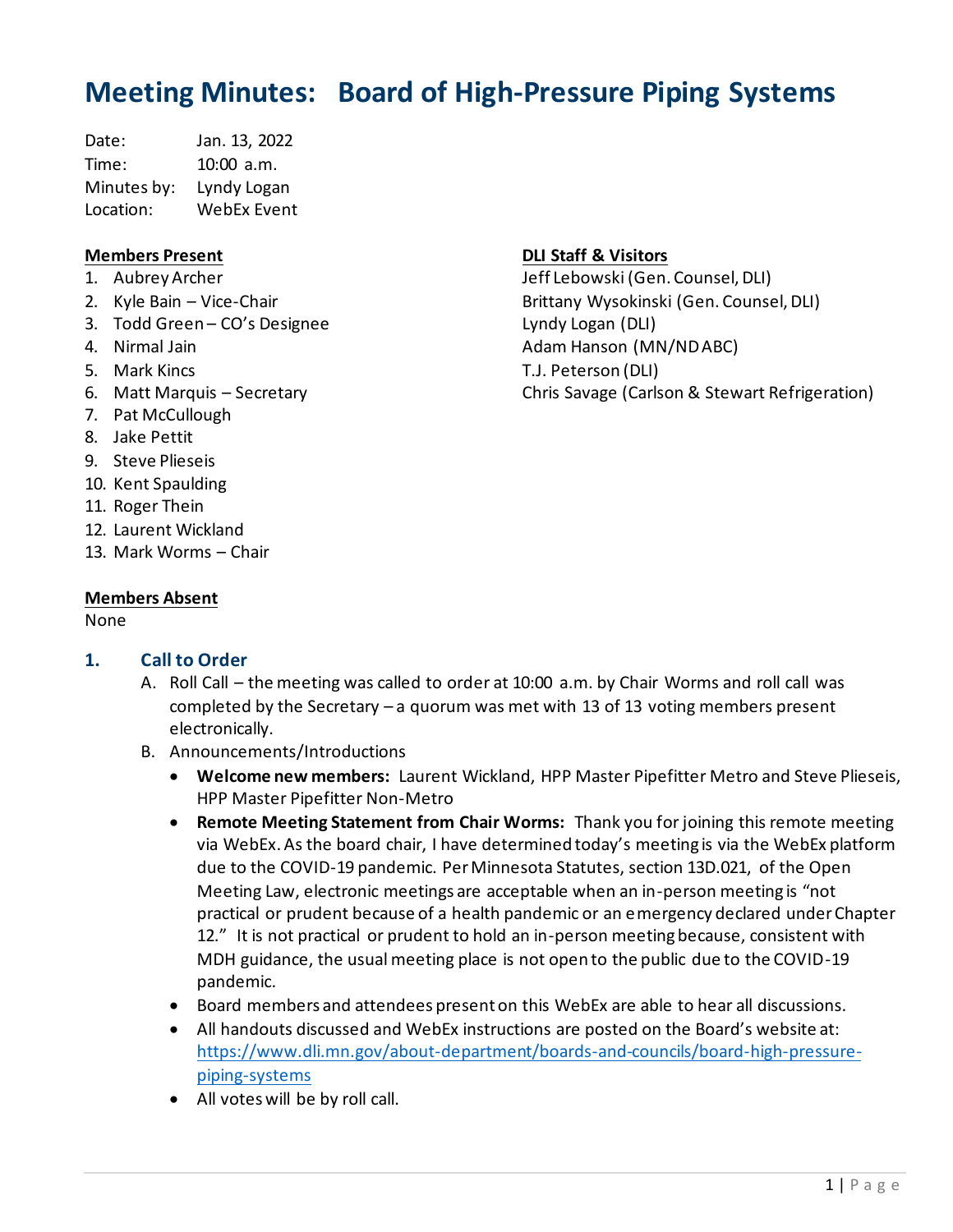C. WebEx instruction /procedures were read aloud.

# **2. Approval of Meeting Agenda**

A motion was made by Marquis, seconded by Bain, to approve the agenda as presented. The roll call vote was unanimous with 13 votes in favor; the motion carried.

# **3. Approval of Previous Meeting Minutes**

A motion was made by Marquis, seconded by Pettit, to approve the Oct. 14, 2021, meeting minutes as presented. The roll call vote was unanimous with 13 votes in favor; the motion carried.

#### **4. Approval of Expense Reports**

Electronic expense reports will be sent by Lyndy to Financial Services for payment.

#### **5. Regular Business**

A. Licensing and permitting – Green provided the below information

# Online Applications for High Pressure Piping Permit For Period 01/01/2021 to 12/31/2021



| <b>Online Use</b>                                   |       |
|-----------------------------------------------------|-------|
| Online                                              | 426   |
| Paper                                               | 5     |
| <b>Total</b>                                        | 431   |
| <b>Permits Applied</b>                              |       |
| Subtype                                             | Count |
| Blanket                                             | 87    |
| Standard                                            | 229   |
| Survey                                              | 1     |
| Time & Materials                                    | 114   |
| <b>Total For All Sub Types</b>                      | 431   |
| <b>Current Permit Status</b>                        |       |
| <b>Status</b>                                       | Count |
| Issued                                              |       |
|                                                     | 110   |
| Finaled                                             | 320   |
| Issued                                              | 1     |
| Total For All Sub Types                             | 431   |
|                                                     |       |
|                                                     | Count |
|                                                     | 153   |
| Type of System<br><b>System</b><br>Ammonia<br>Steam | 221   |
| Other                                               | 7     |
| Not Specified                                       | 50    |
| Total For All System Types                          | 431   |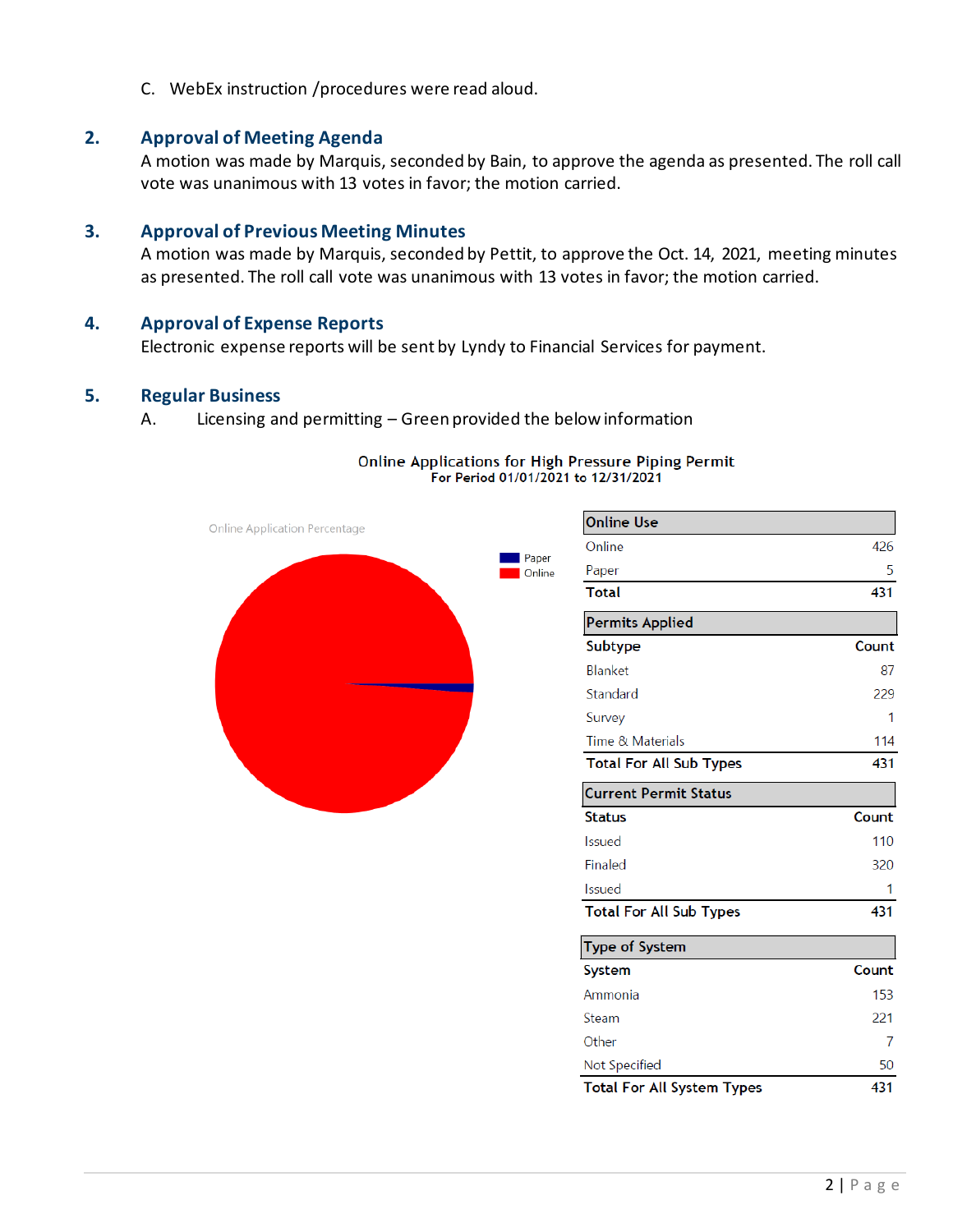# **6. Special Business**

- A. HPPS code publication updates/2022 rulemaking
	- Wysokinski shared the below Rulemaking Progress Chart and gave an overview of the rulemaking process.
	- Lebowski reminded everyone that public participation is allowed for all Board and Committee meetings, including the rulemaking process.



# B. Committee members

- Green said committee members should have received electronic and/or hard copies of the codes.
- A meeting poll will be sent after the meeting and committee meetings will be set up and the public will be notified of the dates.

| Ammonia             | <b>Steam</b>          | <b>Welding</b>        |
|---------------------|-----------------------|-----------------------|
| Jake Pettit         | Nirmal Jain           | Jake Pettit           |
| Mark Worms          | <b>Kent Spaulding</b> | <b>Kent Spaulding</b> |
| <b>Matt Marquis</b> | Roger Thein           | Roger Thein           |
| <b>Todd Green</b>   | <b>Todd Green</b>     | <b>Todd Green</b>     |
| Laurent Wickland    | Kyle Bain             | Kyle Bain             |
|                     | <b>Mark Kincs</b>     | <b>Mark Kincs</b>     |
|                     | Patrick McCullough    | <b>Steve Plieseis</b> |

**A motion was made by Marquis, seconded by Wickland, to initiate the rulemaking process for the RFC process and to proceed with publishing the Request for Comments. The roll call vote was unanimous with 13 votes in favor; the motion carried.** 

# **7. Complaints**

Nothing brought forth

# **8. Open Forum**

No discussion